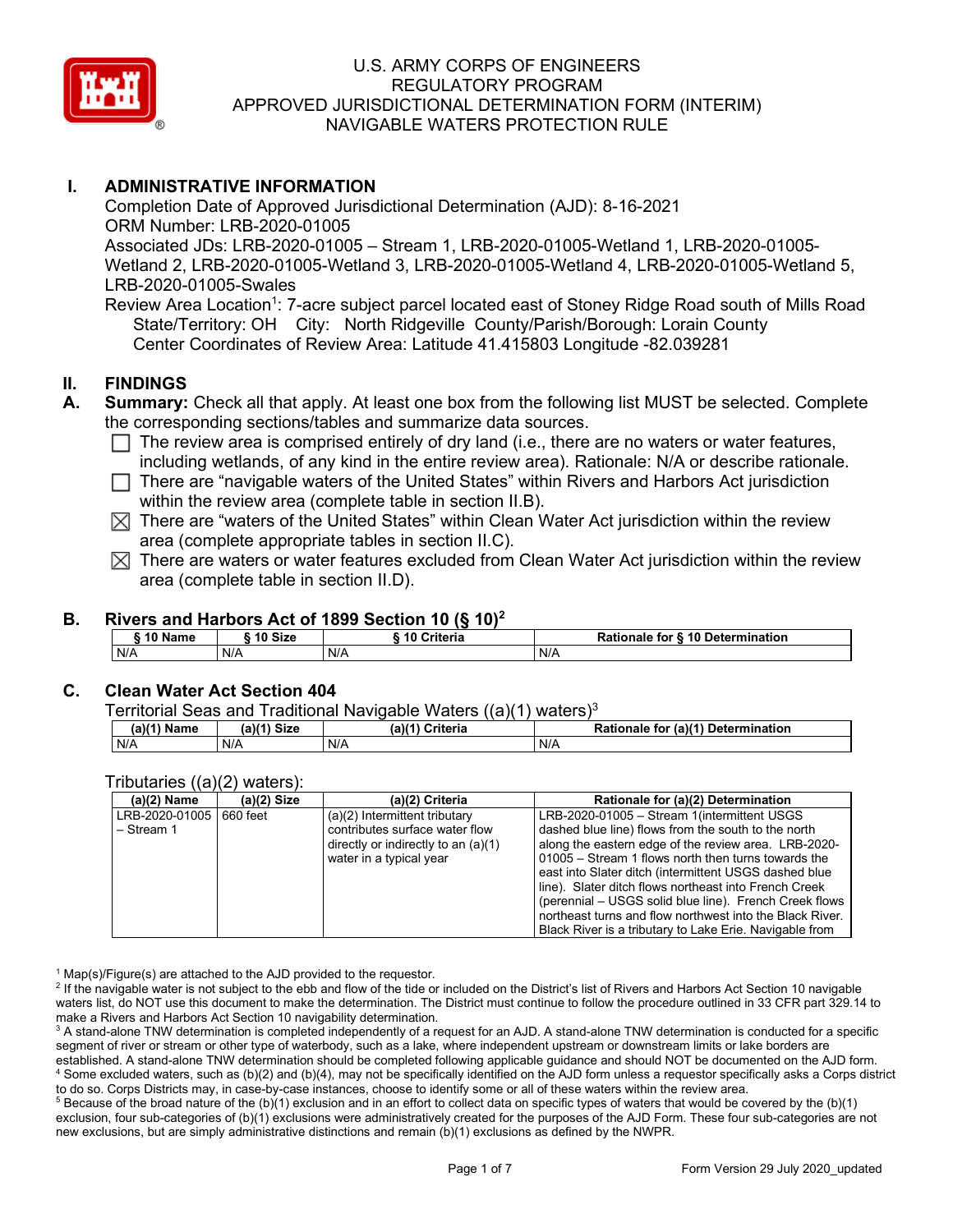

| its mouth to the Norfolk and Western Railroad Bridge,<br>Lorain, Ohio, about 6.0 miles upstream.                                                                                                                                                                                                                                                                                                                                        |
|-----------------------------------------------------------------------------------------------------------------------------------------------------------------------------------------------------------------------------------------------------------------------------------------------------------------------------------------------------------------------------------------------------------------------------------------|
| $LRB-2020-01005 - Stream 1$ is mapped as a dotted<br>blue-line stream on the USGS 7.5 minute Topographic<br>maps Avon: 1963(ed 1971), 1994, 2013, 2016, 2019;<br>Lorain: 1986. The topography shown is typical of a<br>stream with intermittent flow.                                                                                                                                                                                   |
| APT for the consultant's stream photo dated March 10,<br>2021, Digital Globe photo March 30, 2021, and<br>EagleView oblique dated March 13, 2021 shows that<br>precipitation was below the 30-year Normal Range and<br>drier than normal for the 90-days average. WebWimp<br>records this area as being in the Wet Season. The<br>PDSI indicates mild drought. All three of these<br>aforementioned resources show water in the channel |
| A review of leaf-off aerial photograph dated 1/1/2020<br>shows LRB-2020-01005 - Stream 1 with water in the<br>channel. The APT Condition is drier than normal<br>conditions and falls below the 30-year average. The<br>PDSI Class is mild wetness and WebWimp is within the<br>wet season                                                                                                                                              |
| Furthermore, review of County GIS aerials 2011 and<br>2017 (leaf off - flown in spring) shows a define channel<br>with water present.                                                                                                                                                                                                                                                                                                   |
| Based on the above information, LRB-2020-01005 -<br>Stream 1 has at least intermittent flow and this stream<br>contributes flow to an (a)(1) water and therefore, meets<br>the definition of an $(a)(2)$ tributary.                                                                                                                                                                                                                     |
|                                                                                                                                                                                                                                                                                                                                                                                                                                         |

#### Lakes and ponds, and impoundments of jurisdictional waters ((a)(3) waters):

| (a)(3) Name | (a)(3)      | (a)(3)   | for (a)(3) Determination |
|-------------|-------------|----------|--------------------------|
|             | <b>Size</b> | Criteria | Rationale                |
| N/A         | N/A         | N/A      | N/A                      |

#### Adjacent wetlands ((a)(4) waters):

| $(a)(4)$ Name   | ,, ,, ,<br>(a)(4) Size | (a)(4) Criteria                           | Rationale for (a)(4) Determination                      |
|-----------------|------------------------|-------------------------------------------|---------------------------------------------------------|
| LRB-2020-       | $0.24$ acres           | $(a)(4)$ Wetland abuts an $(a)(1)-(a)(3)$ | Atypical wetland delineation completed, as site was     |
| 01005-Wetland 4 |                        | water                                     | disturbed prior to Corps site visit on October 6, 2020. |
|                 |                        |                                           | Based on a review of aerials and topographic data and   |
|                 |                        |                                           | consultant's information identifying the undisturbed    |
|                 |                        |                                           | portion of the wetland to the north: the wetland was    |
|                 |                        |                                           | determined to be directly abutting the natural stream   |
|                 |                        |                                           | bank of LRB-2020-01005 $-$ Stream 1. Base on the        |
|                 |                        |                                           | review of the aforementioned resources, there are no    |
|                 |                        |                                           | artificial or natural berms or the like located between |
|                 |                        |                                           | the a(2) onsite waters LRB-2020-01005-Wetland 4.        |

 $1$  Map(s)/Figure(s) are attached to the AJD provided to the requestor.

<sup>2</sup> If the navigable water is not subject to the ebb and flow of the tide or included on the District's list of Rivers and Harbors Act Section 10 navigable waters list, do NOT use this document to make the determination. The District must continue to follow the procedure outlined in 33 CFR part 329.14 to make a Rivers and Harbors Act Section 10 navigability determination.

<sup>3</sup> A stand-alone TNW determination is completed independently of a request for an AJD. A stand-alone TNW determination is conducted for a specific segment of river or stream or other type of waterbody, such as a lake, where independent upstream or downstream limits or lake borders are established. A stand-alone TNW determination should be completed following applicable guidance and should NOT be documented on the AJD form. <sup>4</sup> Some excluded waters, such as (b)(2) and (b)(4), may not be specifically identified on the AJD form unless a requestor specifically asks a Corps district to do so. Corps Districts may, in case-by-case instances, choose to identify some or all of these waters within the review area.

<sup>5</sup> Because of the broad nature of the (b)(1) exclusion and in an effort to collect data on specific types of waters that would be covered by the (b)(1) exclusion, four sub-categories of (b)(1) exclusions were administratively created for the purposes of the AJD Form. These four sub-categories are not new exclusions, but are simply administrative distinctions and remain (b)(1) exclusions as defined by the NWPR.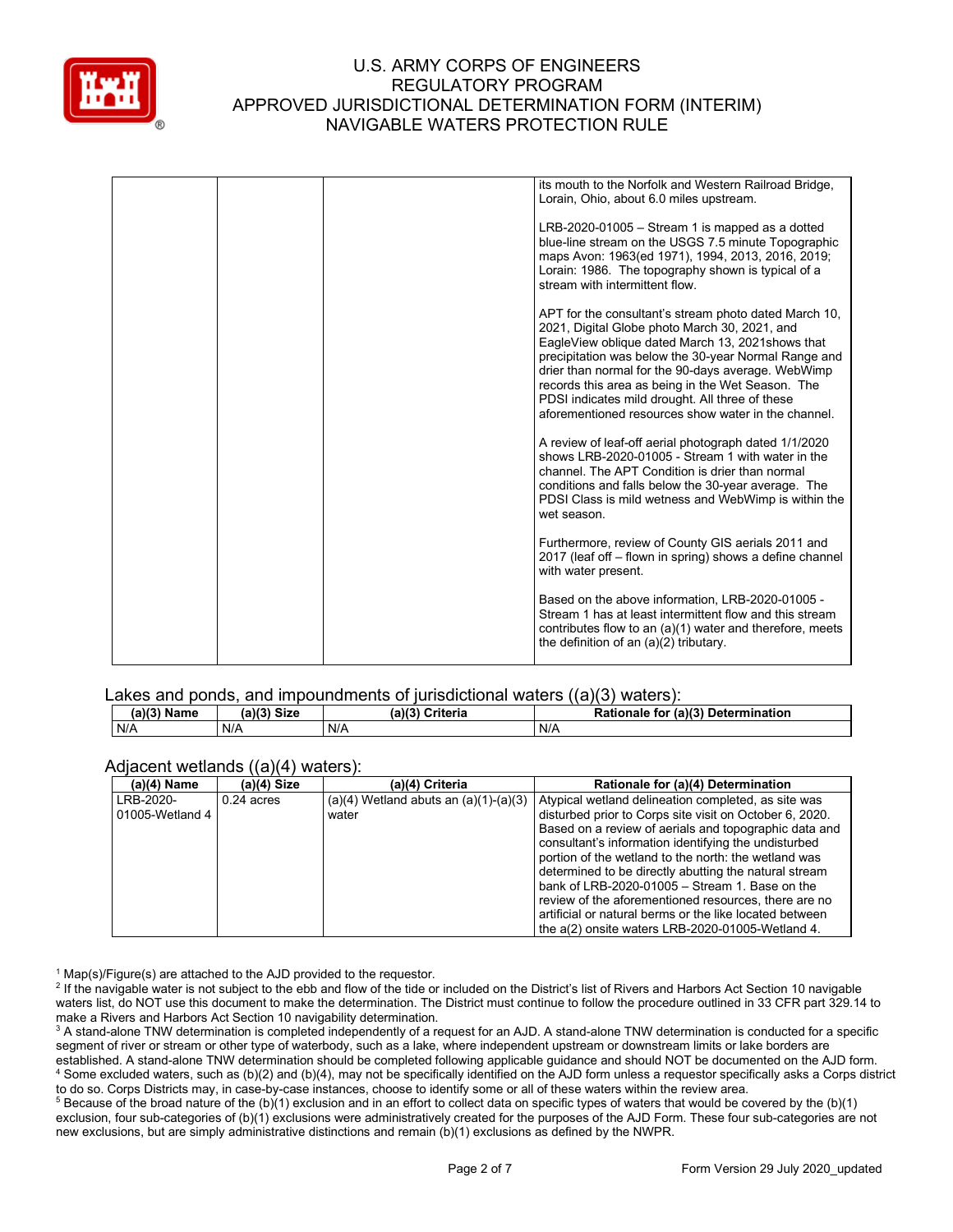

|                 |               |                                           | Wetland inundation and saturation signatures are<br>present on multiple year aerial photographs and oblique<br>images |
|-----------------|---------------|-------------------------------------------|-----------------------------------------------------------------------------------------------------------------------|
| LRB-2020-       | $0.001$ acres | $(a)(4)$ Wetland abuts an $(a)(1)-(a)(3)$ | Atypical wetland delineation completed as site was                                                                    |
|                 |               |                                           |                                                                                                                       |
| 01005-Wetland 5 |               | water                                     | disturbed prior to Corps site visit on October 6, 2020.                                                               |
|                 |               |                                           | Based on a review of aerials and topographic data and                                                                 |
|                 |               |                                           | consultant's information portion of the wetland to the                                                                |
|                 |               |                                           | north: the wetland was determined to be directly                                                                      |
|                 |               |                                           | abutting the natural stream bank LRB-2020-01005 -                                                                     |
|                 |               |                                           | Stream 1. Base on the review of the aforementioned                                                                    |
|                 |               |                                           | resources, there are no artificial or natural berms or the                                                            |
|                 |               |                                           | like located between the a(2) onsite waters LRB-2020-                                                                 |
|                 |               |                                           | 01005-Wetland 5.                                                                                                      |
|                 |               |                                           | Wetland inundation and saturation signatures are                                                                      |
|                 |               |                                           | present on multiple year aerial photographs and oblique                                                               |
|                 |               |                                           | images.                                                                                                               |
|                 |               |                                           |                                                                                                                       |

# **D. Excluded Waters or Features**

Excluded waters  $((b)(1) - (b)(12))^4$ :

| <b>Exclusion Name</b>        | <b>Exclusion Size</b> | Exclusion <sup>5</sup>                                                                     | <b>Rationale for Exclusion Determination</b>                                                                                                                                                                                                                                                                                                                                                                                                                                                                                                                                                                                                                                                                                                                                                                                                                    |
|------------------------------|-----------------------|--------------------------------------------------------------------------------------------|-----------------------------------------------------------------------------------------------------------------------------------------------------------------------------------------------------------------------------------------------------------------------------------------------------------------------------------------------------------------------------------------------------------------------------------------------------------------------------------------------------------------------------------------------------------------------------------------------------------------------------------------------------------------------------------------------------------------------------------------------------------------------------------------------------------------------------------------------------------------|
| LRB-2020-<br>01005-Swales    | 0.1 acres             | (b)(3) Ephemeral feature, including<br>an ephemeral stream, swale, gully,<br>rill, or pool | An atypical wetland delineation was completed on this<br>portion of the site, as soil disturbance and a retention<br>basin constructed within the review area between 9-30-<br>2019 and 1-1-2020 - prior to the Corps October 6th,<br>2020 site visit. Based on a review of historic aerials<br>1952, 1962, 1969, 1970, and 1983 and current oblique<br>images the swales appear to be agricultural furrows<br>(swales). Furthermore, the aerials did not indicate the<br>presence of vegetation within these swales. Review of<br>USGS topographic maps do not indicate streams in<br>these areas. Based on a review of aerials and apt<br>results LRB-2020-01005-Swales do not convey surface<br>water flows between LRB-2020-01005- Wetland 3 and<br>LRB-2020-01005-Stream ((a) 2 water) and a<br>downstream $(a)(1)$ - $(a)(3)$ water in a<br>typical year. |
| LRB-2020-<br>01005-Wetland 1 | $0.01$ acres          | (b)(1) Non-adjacent wetland                                                                | Observations indicate that this wetland is a non-<br>adjacent b(1) waters. This wetland does not meet any<br>of the four criteria that would make an (a)(4) adjacent<br>water subject to jurisdiction under Section 404 of the<br>Clean Water Act. This wetland was circumnavigated<br>during the Corps' site visit on October 6th, 2020. No<br>defined channels/tributaries/ditches were observed<br>flowing from these wetlands to any $(a)(1-3)$ water.<br>Based on site observations the nearest a(1-3) waters<br>would not flood any of the wetland areas at least once<br>during a typical year. Also, there are no artificial or<br>natural berms or the like located between the $a(2)$<br>onsite waters and these wetland. Based on the above it<br>has been determined that these wetlands are b(1)<br>excluded waters                                |

 $1$  Map(s)/Figure(s) are attached to the AJD provided to the requestor.

<sup>2</sup> If the navigable water is not subject to the ebb and flow of the tide or included on the District's list of Rivers and Harbors Act Section 10 navigable waters list, do NOT use this document to make the determination. The District must continue to follow the procedure outlined in 33 CFR part 329.14 to make a Rivers and Harbors Act Section 10 navigability determination.

<sup>3</sup> A stand-alone TNW determination is completed independently of a request for an AJD. A stand-alone TNW determination is conducted for a specific segment of river or stream or other type of waterbody, such as a lake, where independent upstream or downstream limits or lake borders are established. A stand-alone TNW determination should be completed following applicable guidance and should NOT be documented on the AJD form. <sup>4</sup> Some excluded waters, such as (b)(2) and (b)(4), may not be specifically identified on the AJD form unless a requestor specifically asks a Corps district to do so. Corps Districts may, in case-by-case instances, choose to identify some or all of these waters within the review area.

 $5$  Because of the broad nature of the (b)(1) exclusion and in an effort to collect data on specific types of waters that would be covered by the (b)(1) exclusion, four sub-categories of (b)(1) exclusions were administratively created for the purposes of the AJD Form. These four sub-categories are not new exclusions, but are simply administrative distinctions and remain (b)(1) exclusions as defined by the NWPR.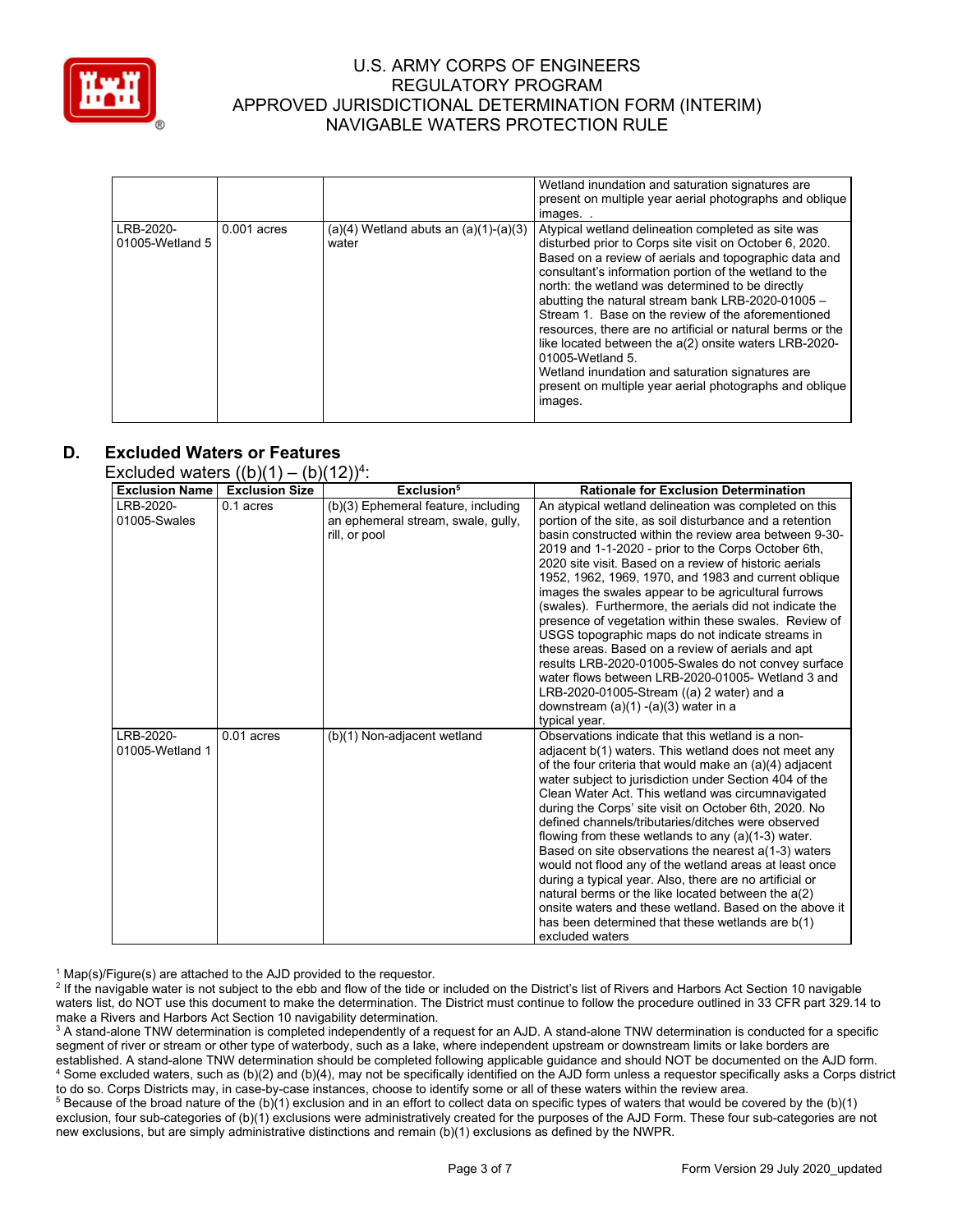

| LRB-2020-<br>01005-Wetland 2 | $0.01$ acres | (b)(1) Non-adjacent wetland | Observations indicate that this wetland is a non-<br>adjacent b(1) waters. This wetland does not meet any<br>of the four criteria that would make an (a)(4) adjacent<br>water subject to jurisdiction under Section 404 of the<br>Clean Water Act. This wetland was circumnavigated<br>during the Corps' site visit on October 6th, 2020. No<br>defined channels/tributaries/ditches were observed<br>flowing from these wetlands to any $(a)(1-3)$ water.<br>Based on site observations the nearest a(1-3) waters<br>would not flood any of the wetland areas at least once<br>during a typical year. Also, there are no artificial or<br>natural berms or the like located between the a(2)<br>onsite waters and these wetlands. Based on the above<br>it has been determined that these wetlands are b(1)<br>excluded waters                                                                                                                                                                                                             |
|------------------------------|--------------|-----------------------------|---------------------------------------------------------------------------------------------------------------------------------------------------------------------------------------------------------------------------------------------------------------------------------------------------------------------------------------------------------------------------------------------------------------------------------------------------------------------------------------------------------------------------------------------------------------------------------------------------------------------------------------------------------------------------------------------------------------------------------------------------------------------------------------------------------------------------------------------------------------------------------------------------------------------------------------------------------------------------------------------------------------------------------------------|
| LRB-2020-<br>01005-Wetland 3 | $0.26$ acres | (b)(1) Non-adjacent wetland | Observations indicate that this wetland is a non-<br>adjacent b(1) waters. This wetland does not meet any<br>of the four criteria that would make an (a)(4) adjacent<br>water subject to jurisdiction under Section 404 of the<br>Clean Water Act. This wetland was circumnavigated<br>during the Corps' site visit on October 6th, 2020. Based<br>on a review of aerial photographs a series of farm<br>furrows (LRB-2020-01005-Swales) abutted the wetland;<br>however, LRB-2020-01005-Swales were determined to<br>be an excluded feature. Therefore, No defined<br>channels/tributaries/ditches were observed flowing from<br>these wetlands to any (a)(1-3) water. Based on site<br>observations the nearest a(1-3) waters would not flood<br>any of the wetland areas at least once during a typical<br>year. Also, there are no artificial or natural berms or the<br>like located between the $a(2)$ onsite waters and these<br>wetlands. Based on the above it has been determined<br>that these wetlands are b(1) excluded waters |

# **III. SUPPORTING INFORMATION**

- **A. Select/enter all resources** that were used to aid in this determination and attach data/maps to this document and/or references/citations in the administrative record, as appropriate.
	- **\_X\_** Information submitted by, or on behalf of, the applicant/consultant: *WETLAND DELINEATION REPORT Millridge Subdivision Phase 4 – July 2020*

Rationale Site was disturbed prior to site visit – Atypical Delineation via historic aerial photograph review completed by wetland consultant.

- **\_\_\_** Data sheets prepared by the Corps: *Title(s) and/or date(s).*
- **\_X\_** Photographs: *aerials and oblique images: OSIP (Spring) 2011, 2017; Eagleview 4-11-2006, 4- 16-2008, 11-23-2008, 12-01-2011, 12-4-2013, 4-8-2017, 12-01-2017, 4-07-2018, 5-19-2019, 4-11-2020, 11-12-2020,3-13-2021, Digital Globe: 7-2-2019, 01-01-2020, 3-30-2021, consultant photographs 3-10-2021*
- **\_X\_** Corps Site visit(s) conducted on: *Date(s) October 6th, 2020*

 $1$  Map(s)/Figure(s) are attached to the AJD provided to the requestor.

<sup>&</sup>lt;sup>2</sup> If the navigable water is not subject to the ebb and flow of the tide or included on the District's list of Rivers and Harbors Act Section 10 navigable waters list, do NOT use this document to make the determination. The District must continue to follow the procedure outlined in 33 CFR part 329.14 to make a Rivers and Harbors Act Section 10 navigability determination.

<sup>&</sup>lt;sup>3</sup> A stand-alone TNW determination is completed independently of a request for an AJD. A stand-alone TNW determination is conducted for a specific segment of river or stream or other type of waterbody, such as a lake, where independent upstream or downstream limits or lake borders are established. A stand-alone TNW determination should be completed following applicable guidance and should NOT be documented on the AJD form. <sup>4</sup> Some excluded waters, such as (b)(2) and (b)(4), may not be specifically identified on the AJD form unless a requestor specifically asks a Corps district to do so. Corps Districts may, in case-by-case instances, choose to identify some or all of these waters within the review area.

 $5$  Because of the broad nature of the (b)(1) exclusion and in an effort to collect data on specific types of waters that would be covered by the (b)(1) exclusion, four sub-categories of (b)(1) exclusions were administratively created for the purposes of the AJD Form. These four sub-categories are not new exclusions, but are simply administrative distinctions and remain (b)(1) exclusions as defined by the NWPR.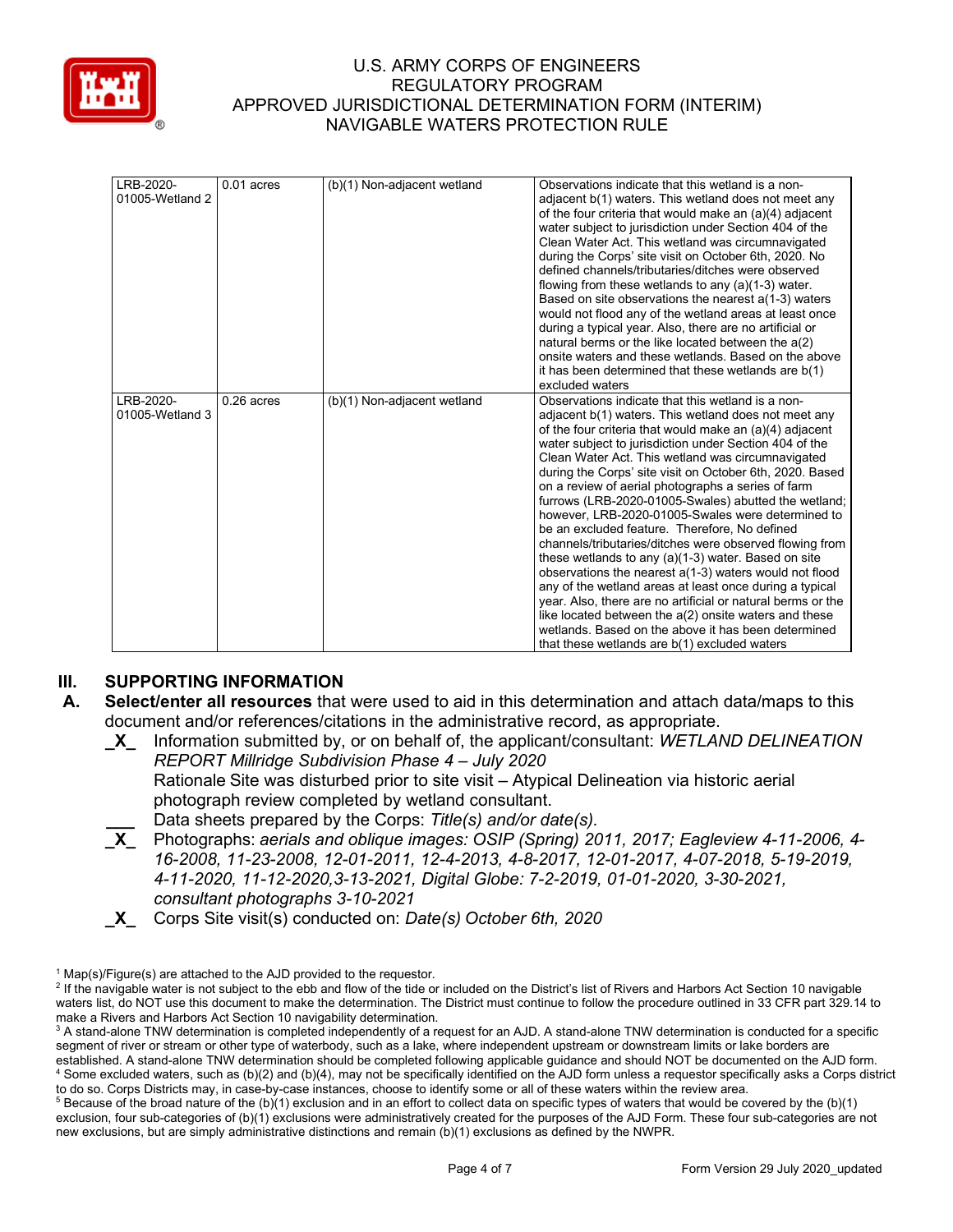

**\_\_\_** Previous Jurisdictional Determinations (AJDs or PJDs): *ORM Number(s) and date(s).* **\_X\_** Antecedent Precipitation Tool: *provide detailed discussion in Section III.B.* **\_X\_** USDA NRCS Soil Survey: *Title(s) and/or date(s).1976 map13 [https://www.nrcs.usda.gov/Internet/FSE\\_MANUSCRIPTS/ohio/OH093/0/maps/map13.pdf](https://www.nrcs.usda.gov/Internet/FSE_MANUSCRIPTS/ohio/OH093/0/maps/map13.pdf) Accessed – 8-11-2021* <https://websoilsurvey.sc.egov.usda.gov/App/HomePage.htm> - accessed 8-11-2021

**\_X\_** USFWS NWI maps: Stream Identified on NWI *<https://www.fws.gov/wetlands/arcgis/rest/services/Wetlands/MapServer> accessed 8/11/2021*

**\_X\_** USGS topographic maps: *Oberlin: 1901(1959ed); Avon: 1953,1963(ed 1971\*), 1994 \*, 2013\*, 2016\*, 2019\*; Lorain: 1986\* <https://ngmdb.usgs.gov/topoview/viewer/#14/41.4184/-82.0471> – accessed 8/11/2021 \*indicates year stream is identified on USGS*

#### **Other data sources used to aid in this determination:**

| Data Source (select)       | Name and/or date and other relevant information                                                                                                      |
|----------------------------|------------------------------------------------------------------------------------------------------------------------------------------------------|
| <b>USGS Sources</b>        | N/A.                                                                                                                                                 |
| <b>USDA Sources</b>        | N/A.                                                                                                                                                 |
| <b>NOAA Sources</b>        | $N/A$ .                                                                                                                                              |
| <b>USACE Sources</b>       | $N/A$ .                                                                                                                                              |
| State/Local/Tribal Sources | $N/A$ .                                                                                                                                              |
| <b>USEPA</b>               | NHD Plus-https://watersgeo.epa.gov/arcgis/rest/services/NHDPlus/NHDPlus/MapServer accessed<br>8-11-2021                                              |
| <b>FEMA</b>                | https://hazards-<br>fema.maps.arcgis.com/apps/webappviewer/index.html?id=8b0adb51996444d4879338b5529aa9cd<br>accessed 8-12-2021 Firmette 39093C0141D |

**B. Typical year assessment(s):** The APT pulls precipitation data from NOAA's Daily Global Historical Climatology Network. The APT evaluates normal precipitation conditions based on the three 30-day periods preceding the observation date. For each period, a weighted condition value is assigned by determining whether the 30-day precipitation total falls within, above, or below the 70th and 30th percentiles for totals from the same date range over the preceding 30 years. The APT then makes a determination of "normal," "wetter than normal," or "drier than normal" based on the condition value sum. The APT also displays results generated via the Palmer Drought Severity Index (PDSI) and the University of Delaware WebWIMP Inputs/Data Sources: EagleView: 4-11-2006, 4-16-2008, 11-23-2008, 12-01-2011, 12-4-2013, 4-8-2017, 12-01- 2017, 4-07-2018, 5-19-2019, 4-11-2020, 11-12-2020,3-13-2021; Digital Globe: 7-2-2019, 01-01-2020, 3-30-2021, consultant photographs 3-10-2021. Latitude 41.415803 Longitude -82.039281

| Date | <b>PDSI Value</b> | <b>PDSI Class</b> | <b>Season</b> | <b>ARC Score</b> | Antecedent              |
|------|-------------------|-------------------|---------------|------------------|-------------------------|
|      |                   |                   |               |                  | <b>Precip Condition</b> |

 $1$  Map(s)/Figure(s) are attached to the AJD provided to the requestor.

<sup>&</sup>lt;sup>2</sup> If the navigable water is not subject to the ebb and flow of the tide or included on the District's list of Rivers and Harbors Act Section 10 navigable waters list, do NOT use this document to make the determination. The District must continue to follow the procedure outlined in 33 CFR part 329.14 to make a Rivers and Harbors Act Section 10 navigability determination.

<sup>&</sup>lt;sup>3</sup> A stand-alone TNW determination is completed independently of a request for an AJD. A stand-alone TNW determination is conducted for a specific segment of river or stream or other type of waterbody, such as a lake, where independent upstream or downstream limits or lake borders are established. A stand-alone TNW determination should be completed following applicable guidance and should NOT be documented on the AJD form. <sup>4</sup> Some excluded waters, such as (b)(2) and (b)(4), may not be specifically identified on the AJD form unless a requestor specifically asks a Corps district to do so. Corps Districts may, in case-by-case instances, choose to identify some or all of these waters within the review area.

 $5$  Because of the broad nature of the (b)(1) exclusion and in an effort to collect data on specific types of waters that would be covered by the (b)(1) exclusion, four sub-categories of (b)(1) exclusions were administratively created for the purposes of the AJD Form. These four sub-categories are not new exclusions, but are simply administrative distinctions and remain (b)(1) exclusions as defined by the NWPR.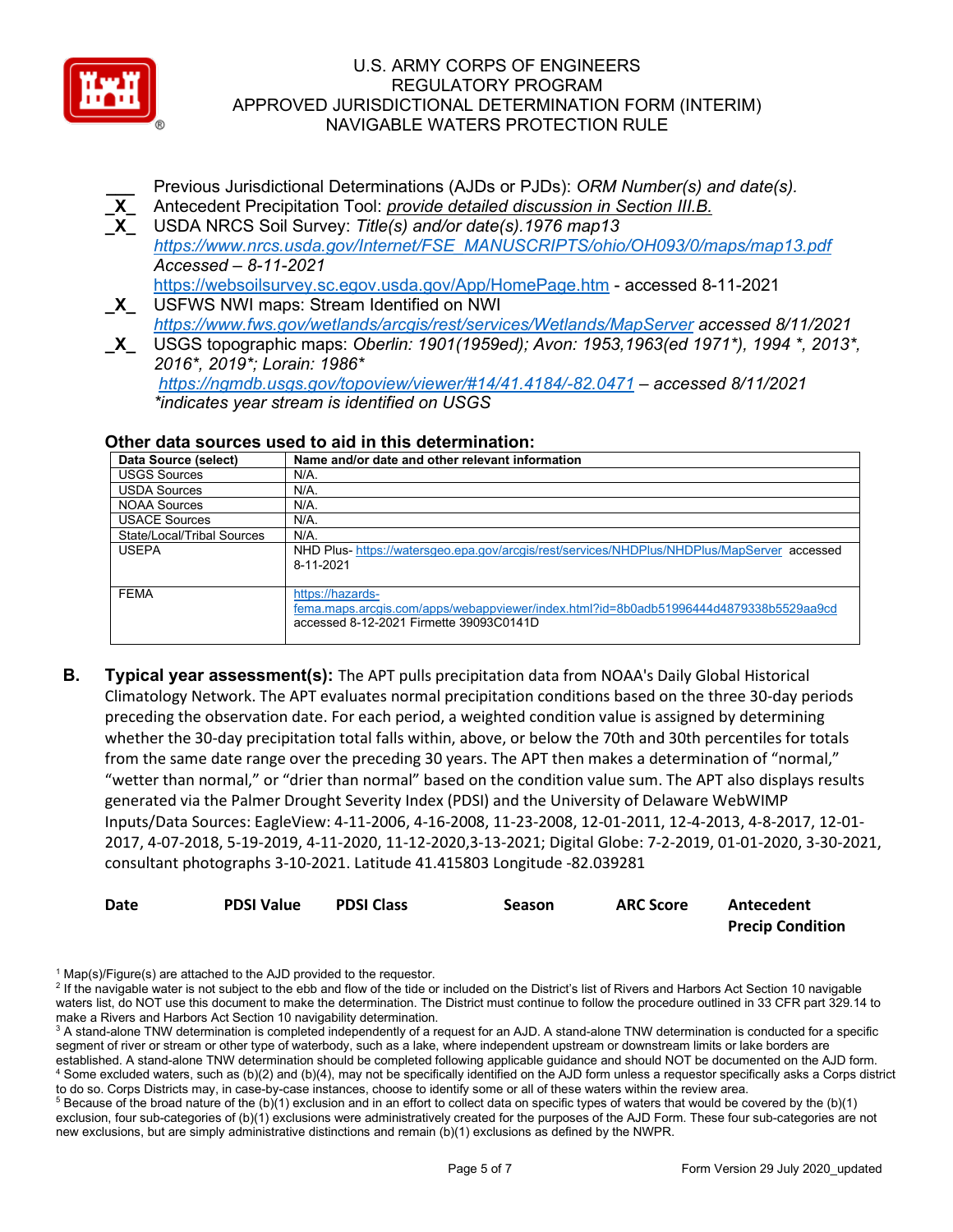

| 4/11/2006  | $-1.23$ | Mild drought     | Wet Season | 8  | Drier than Normal         |
|------------|---------|------------------|------------|----|---------------------------|
| 4/16/2008  | 4.54    | Extreme wetness  | Wet Season | 18 | Wetter than Normal        |
| 11/23/2008 | 2.52    | Moderate wetness | Wet Season | 16 | Wetter than Normal        |
| 12/1/2011  | 7.07    | Extreme wetness  | Wet Season | 18 | <b>Wetter than Normal</b> |
| 12/4/2013  | 4.45    | Extreme wetness  | Wet Season | 10 | <b>Normal Conditions</b>  |
| 4/8/2017   | 0.26    | Normal           | Wet Season | 16 | Wetter than Normal        |
| 12/1/2017  | 1.93    | Mild wetness     | Wet Season | 16 | <b>Wetter than Normal</b> |
| 4/7/2018   | 2.83    | Moderate wetness | Wet Season | 14 | <b>Normal Conditions</b>  |
| 5/19/2019  | 2.91    | Moderate wetness | Wet Season | 11 | <b>Normal Conditions</b>  |
| 7/2/2019   | 3.52    | Severe wetness   | Dry Season | 16 | <b>Wetter than Normal</b> |
| 1/1/2020   | 1.98    | Mild wetness     | Wet Season | 7  | Drier than Normal         |
| 4/11/2020  | 1.85    | Mild wetness     | Wet Season | 13 | <b>Normal Conditions</b>  |
| 11/12/2020 | $-0.11$ | Normal           | Wet Season | 14 | <b>Normal Conditions</b>  |
| 3/10/2021  | $-1.24$ | Mild drought     | Wet Season | 7  | Drier than Normal         |
| 3/30/2021  | $-1.24$ | Mild drought     | Wet Season | 6  | Drier than Normal         |
| 3/13/2021  | $-1.24$ | Mild drought     | Wet Season | 7  | Drier than Normal         |

Conclusion(s) APT for the consultant's stream photo dated March 10, 2021, Digital Globe photo March 30, 2021, and EagleView oblique dated March 13, 2021 shows that precipitation was below the 30 year Normal Range and drier than normal for the 90-days average. WebWimp records this area as being in the Wet Season. The PDSI indicates mild drought. All three of these aforementioned resources show water in the channel.

A review of leaf-off aerial photograph dated 1/1/2020 shows LRB-2020-01005 - Stream with water in the channel. The APT Condition is drier than normal conditions and falls below the 30-year average. The PDSI Class is mild wetness and WebWimp is within the wet season.

Furthermore, review of County GIS aerials 2011 and 2017 (leaf off – flown in spring) shows a define channel with water present.

Based on the above information, LRB-2020-01005 - Stream has at least intermittent flow and this stream contributes flow to an (a)(1) water and therefore, meets the definition of an (a)(2) tributary.

Review of EagleView images dated 12/4/2013 and 4/8/2017 indicate that the channel portion of LRB-2020-01005-Swales that directly abuts the natural bank of LRB-2020-01005 – Stream, was dry. Based on a review of APT for EagleView oblique dated 4/8/2017 shows that precipitation was above the 30-year Normal Range and wetter than normal for the 90-days average. WebWimp records this

 $1$  Map(s)/Figure(s) are attached to the AJD provided to the requestor.

<sup>&</sup>lt;sup>2</sup> If the navigable water is not subject to the ebb and flow of the tide or included on the District's list of Rivers and Harbors Act Section 10 navigable waters list, do NOT use this document to make the determination. The District must continue to follow the procedure outlined in 33 CFR part 329.14 to make a Rivers and Harbors Act Section 10 navigability determination.

<sup>&</sup>lt;sup>3</sup> A stand-alone TNW determination is completed independently of a request for an AJD. A stand-alone TNW determination is conducted for a specific segment of river or stream or other type of waterbody, such as a lake, where independent upstream or downstream limits or lake borders are established. A stand-alone TNW determination should be completed following applicable guidance and should NOT be documented on the AJD form. <sup>4</sup> Some excluded waters, such as (b)(2) and (b)(4), may not be specifically identified on the AJD form unless a requestor specifically asks a Corps district to do so. Corps Districts may, in case-by-case instances, choose to identify some or all of these waters within the review area.

 $5$  Because of the broad nature of the (b)(1) exclusion and in an effort to collect data on specific types of waters that would be covered by the (b)(1) exclusion, four sub-categories of (b)(1) exclusions were administratively created for the purposes of the AJD Form. These four sub-categories are not new exclusions, but are simply administrative distinctions and remain (b)(1) exclusions as defined by the NWPR.